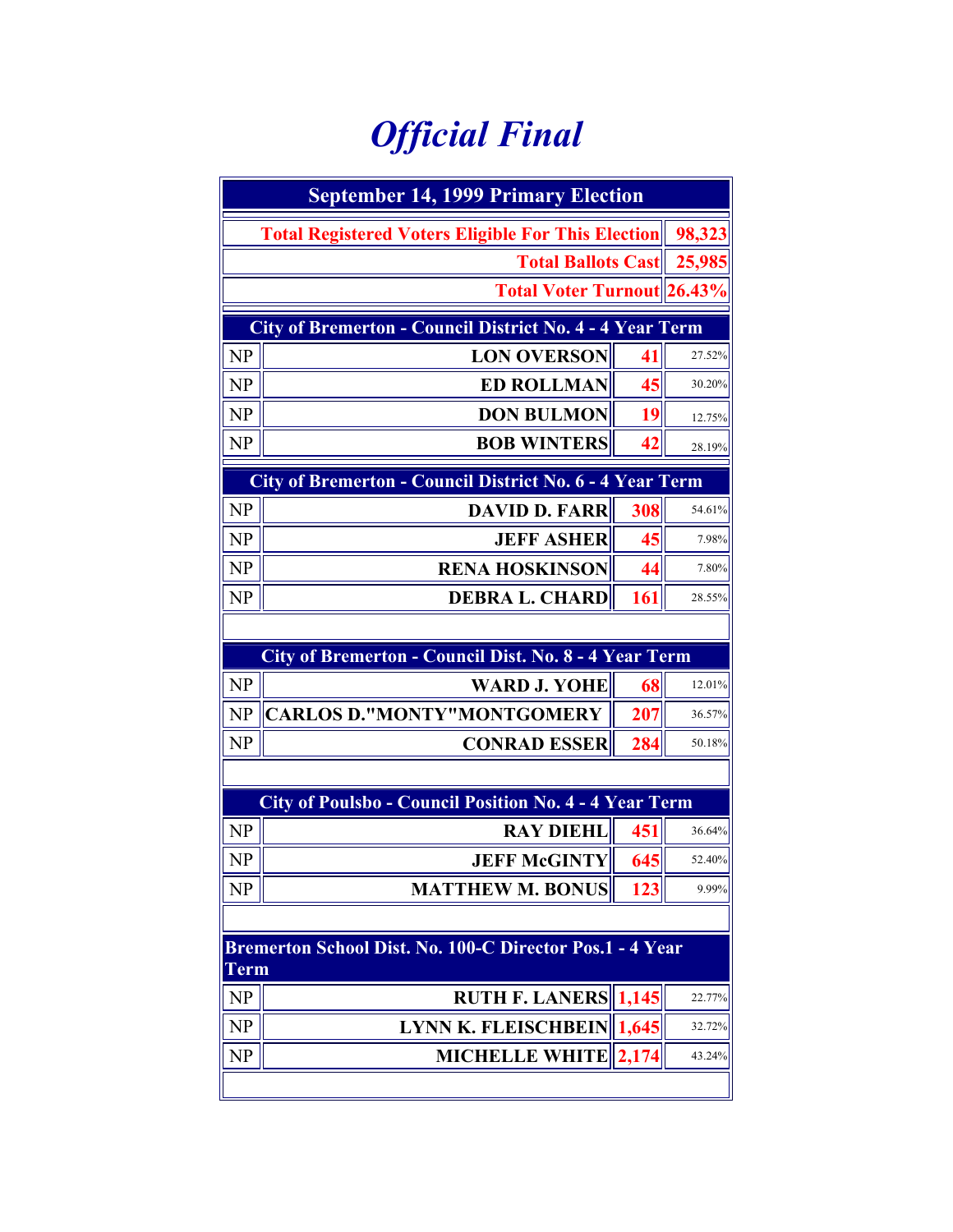| <b>Bremerton School Dist. No. 100-C Director Pos. 3-4 Year</b><br>Term |                                                                                    |             |               |  |  |  |
|------------------------------------------------------------------------|------------------------------------------------------------------------------------|-------------|---------------|--|--|--|
| NP                                                                     | <b>LONNIE DAWSON</b>                                                               | 983         | 19.36%        |  |  |  |
| NP                                                                     | <b>RODNEY MANSFIELD 1,427</b>                                                      |             | 28.11%        |  |  |  |
| NP                                                                     | <b>MARGARET KIRK 2,625</b>                                                         |             | 51.70%        |  |  |  |
|                                                                        |                                                                                    |             |               |  |  |  |
|                                                                        | North Kitsap Dist. No. 400 Director Dist. No. 4 - 4 Year Term                      |             |               |  |  |  |
| NP                                                                     | <b>KAYLYNN LUNDGREN 1,002</b>                                                      |             | 15.68%        |  |  |  |
| NP                                                                     | <b>CATHERINE AHL 3,339</b>                                                         |             | 52.25%        |  |  |  |
| NP                                                                     | <b>DEBORAH M. REED</b>                                                             | 408         | 6.38%         |  |  |  |
| NP                                                                     | MICK SHELDON 1,573                                                                 |             | 24.61%        |  |  |  |
|                                                                        |                                                                                    |             |               |  |  |  |
| <b>Term</b>                                                            | Bainbridge Is Fire 2 - Comm. Pos. No. 2 - 4 Yr Unexpired                           |             |               |  |  |  |
| NP                                                                     | <b>MILT FOOTER</b>                                                                 | 406         | 15.73%        |  |  |  |
| NP                                                                     | <b>DOUGLAS D. JOHNSON</b>                                                          | 1,297       | 50.25%        |  |  |  |
| NP                                                                     | <b>LYNDA H. McMAKEN</b>                                                            | 844         | 32.70%        |  |  |  |
|                                                                        |                                                                                    |             |               |  |  |  |
|                                                                        | Bainbridge Is Fire 2 - Comm. Pos. No. 3 - 6 Year Term                              |             |               |  |  |  |
| <b>NP</b>                                                              | <b>SALVATOR (SAM) CAMASI</b>                                                       | 703         | 26.66%        |  |  |  |
| NP                                                                     | <b>DENNIS L. MAGNUSON</b>                                                          | 645         | 24.46%        |  |  |  |
| NP                                                                     | <b>GLEN D. TYRRELL 1,260</b>                                                       |             | 47.78%        |  |  |  |
|                                                                        |                                                                                    |             |               |  |  |  |
|                                                                        | <b>Kitsap County Fire Protection 7 Comm. Pos. 3 - 6 Year Term</b>                  |             |               |  |  |  |
| NP                                                                     | <b>DAVE GELSLEICHTER 1,916</b>                                                     |             | 23.42%        |  |  |  |
| NP                                                                     | <b>KEN HODGSON</b> 2,801                                                           |             | 34.23%        |  |  |  |
| NP                                                                     | <b>DARLA HARTLEY</b> 3,295                                                         |             | 40.27%        |  |  |  |
|                                                                        |                                                                                    |             |               |  |  |  |
|                                                                        | <b>Kitsap County Fire Protection 7 - Proposition 1</b>                             |             |               |  |  |  |
|                                                                        |                                                                                    | $YES$ 5,734 | 64.20%        |  |  |  |
|                                                                        |                                                                                    | NO  3,198   | 35.80%        |  |  |  |
|                                                                        |                                                                                    |             | <b>PASSED</b> |  |  |  |
| NP                                                                     | Kitsap County Fire Dist. 18 Comm. Pos. 3 - 6 Year Term<br><b>WILLIAM BILL GEIL</b> | 588         | 31.96%        |  |  |  |
| NP                                                                     | <b>STEVE CROWELL</b>                                                               | 500         | 27.17%        |  |  |  |
|                                                                        |                                                                                    |             |               |  |  |  |